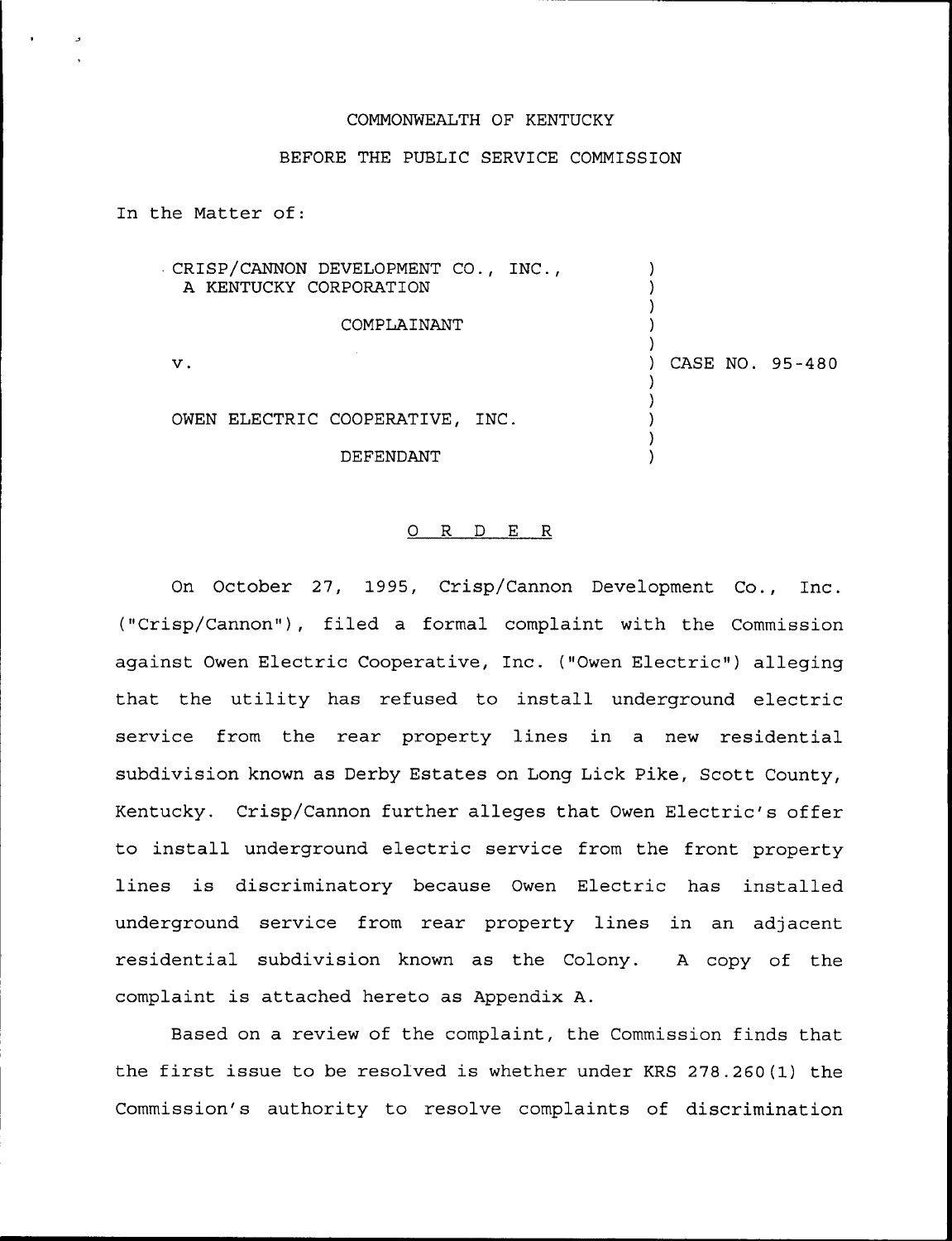encompasses the location of electric distribution lines along the front rather than rear property lines. Recognizing the definition of "service" set forth in KRS 278.010(11), and the judicial interpretation of that term in Benzinger v. Union Light Heat and Power Co., Ky., 120 S.W.2d 38 (1943), legal briefs should be submitted on this issue.

IT IS THEREFORE ORDERED that Crisp/Cannon and Owen Electric shall have <sup>20</sup> days from the date of this Order to file a legal brief addressing the Commission's jurisdiction to adjudicate the complaint filed by Crisp/Cannon.

Done at Frankfort, Kentucky, this 4th day of January, 1996.

PUBLIC SERVICE COMMISSION

<u>la K Breas</u><br>Commission

ATTEST:

Executive Director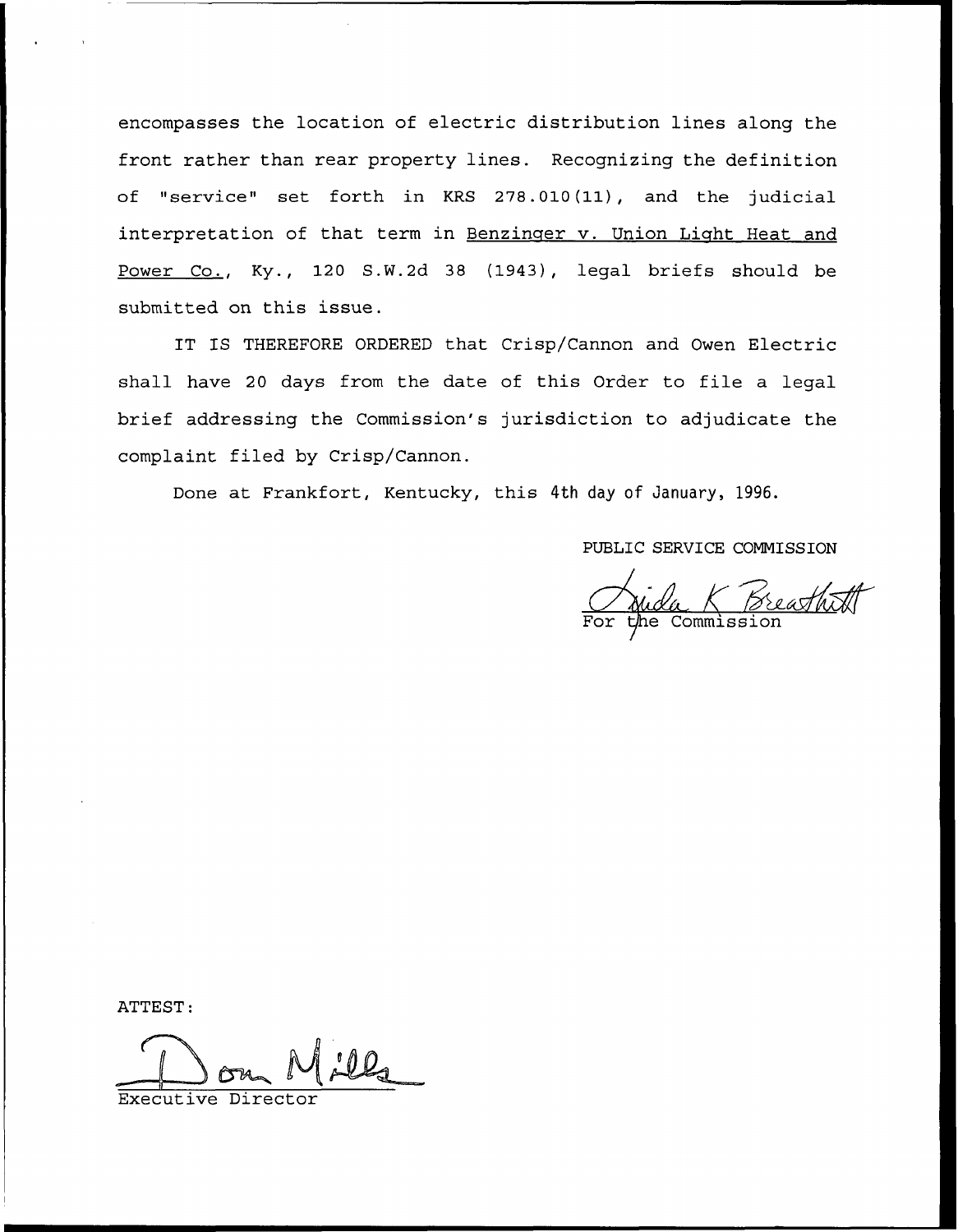#### APPENDIX A

AN APPENDIX TO AN ORDER OF THE KENTUCKY PUBLIC SERVICE COMMISSION IN CASE NO. 95-48Q DATED JANUARY 4, 1996.

COMMONWEALTH OF KENTUCKY **RECEIVEL** BEFORE THE PUBLIC SERVICE COMMISSION  $_{\rm{OCT}}$  13 i995

IN RE: THE MATTER OF  $\begin{array}{cc} \text{(C)SC No. } 95 - 480 & \text{public sensitivity} \end{array}$ 

CRISP/CANNON DEVELOPMENT CO., INC. a Kentucky corporation 101 Boston Square Georgetown, Kentucky 40324 COMPLAINANT

VS.

OWEN ELECTRIC COOPERATIVE, INC. 510 South Main Street P.O. Box 400 Owenton, Kentucky 40359

**DEFENDANT** 

#### COMPLAINT

Comes now, Crisp/Cannon Development Co., Inc. of 101 Boston Square, Georgetown, Kentucky 40324, by and. through counsel, and. for its Complaint against Owen Electric Cooperative, Inc., states as follows:

1. Complainant, Crisp/Cannon Development Co., Inc. [hereinafter Crisp/Cannon], is the owner of a tract of real estate located off of Long Lick Pike in Scott County, Kentucky. <sup>A</sup> legal description of which is attached hereto as Exhibit <sup>A</sup> and <sup>a</sup> copy of <sup>a</sup> plat of same is attached hereto as Exhibit B.

2. Crisp/Cannon is developing the above-referenced real property for resale as single family residential tracts.

3. Crisp/Cannon has applied for and received preliminary development/subdivision plan approval for the proposed

 $\mathbf{1}$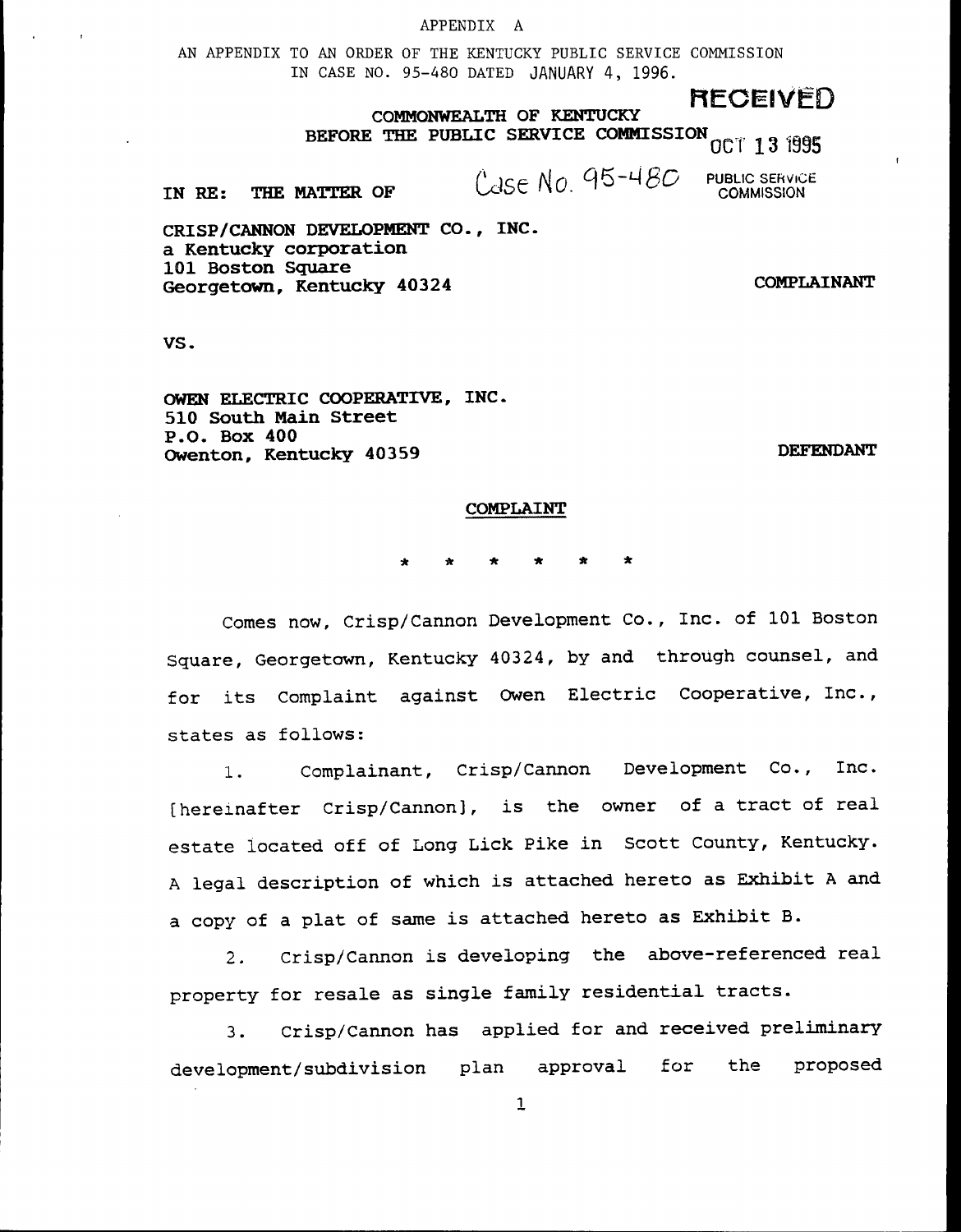residential subdivision to be known as Derby Estates, from the Georgetown/Scott County Joint Planning Commission {Planning Commission).

4. As <sup>a</sup> part of its development/subdivision plan process, Crisp/Cannon must demonstrate to the Planning Commission that the subject property can be served by necessary public utilities to support the proposed development.

5. Crisp/Cannon after becoming aware that Owen Electric Cooperative, Inc. (OEC) is designated as the public utility to provide electric service to the subject property, made application/inquiry with OEC about providing electric service to Crisp/Cannon's proposed project.

6. For reasons that will hereinafter be more specifically set out, Crisp/Cannon requested that OEC provide underground electric service on the rear property lines of the proposed residential tracts. Crisp/Cannon plans to reserve a public utility easement along the rear property lines of the proposed subdivision lots to accommodate the installation of underground. electric service to the proposed residential tracts from the rear property lines.

7. The Defendant, OEC, while willing and able to provide electric service to Crisp/Cannon for its proposed development, was unwilling and refused to provide underground. electric service on the rear property lines of the proposed development.

8. The Defendant, OEC, has agreed to provide underground electric service from the rear property lines on a residential

2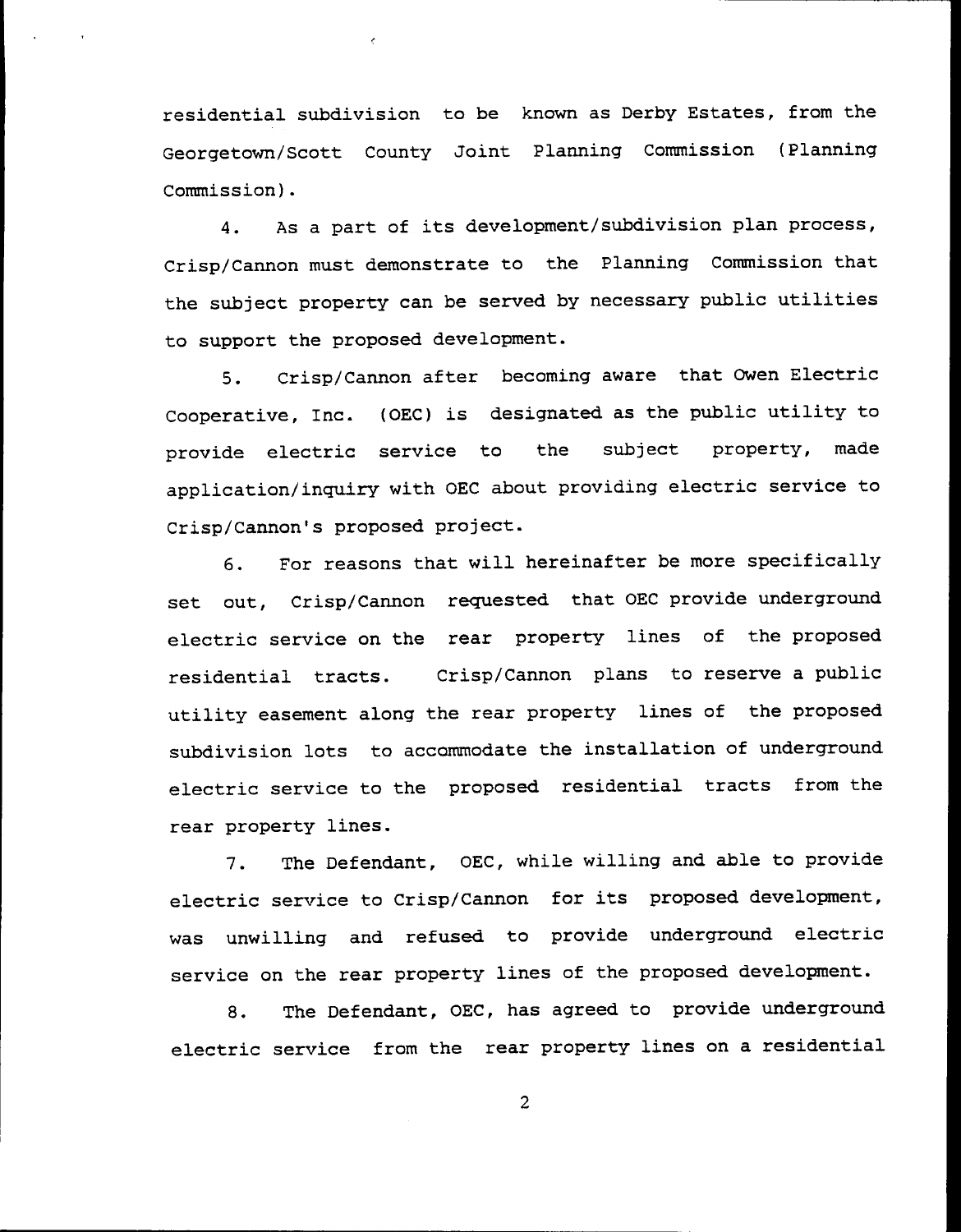subdivision development adjacent to the proposed development of Crisp/Cannon. This adjacent residential subdivision development is known as Phase <sup>V</sup> of the Colony Subdivision, which is presently owned by Bluegrass Development Co., Inc. <sup>A</sup> copy of the proposed. development plan for Phase <sup>V</sup> of the Colony Subdivision is attached hereto as Exhibit C.

9. Crisp/Cannon complains that the actions of Defendant OEC results in a discriminatory practice with no rational basis that gives an adjacent direct competitor of Crisp/Cannon an economic and competitive advantage by providing rear yard electric service to one developer and denying the same request to an adjacent developer.

10. The Georgetown-Scott County Planning Commission strongly recommends and supports rear underground electric service for residential developments in Georgetown-Scott County. Virtually all residential developments in Georgetown, Kentucky, in the last ten (10) years have followed this policy, making rear underground. electric service a desired feature for new residential developments in Georgetown-Scott County. (See letter of Stephen D. Austin, Planning Director for the Georgetown-Scott County Planning Commission attached as Exhibit D.)

11. The City Council of Georgetown, Kentucky, voted. September 7, 1995 to strongly encourage new residential developments in Georgetown, Kentucky, to utilize rear yard

 $\overline{\mathbf{3}}$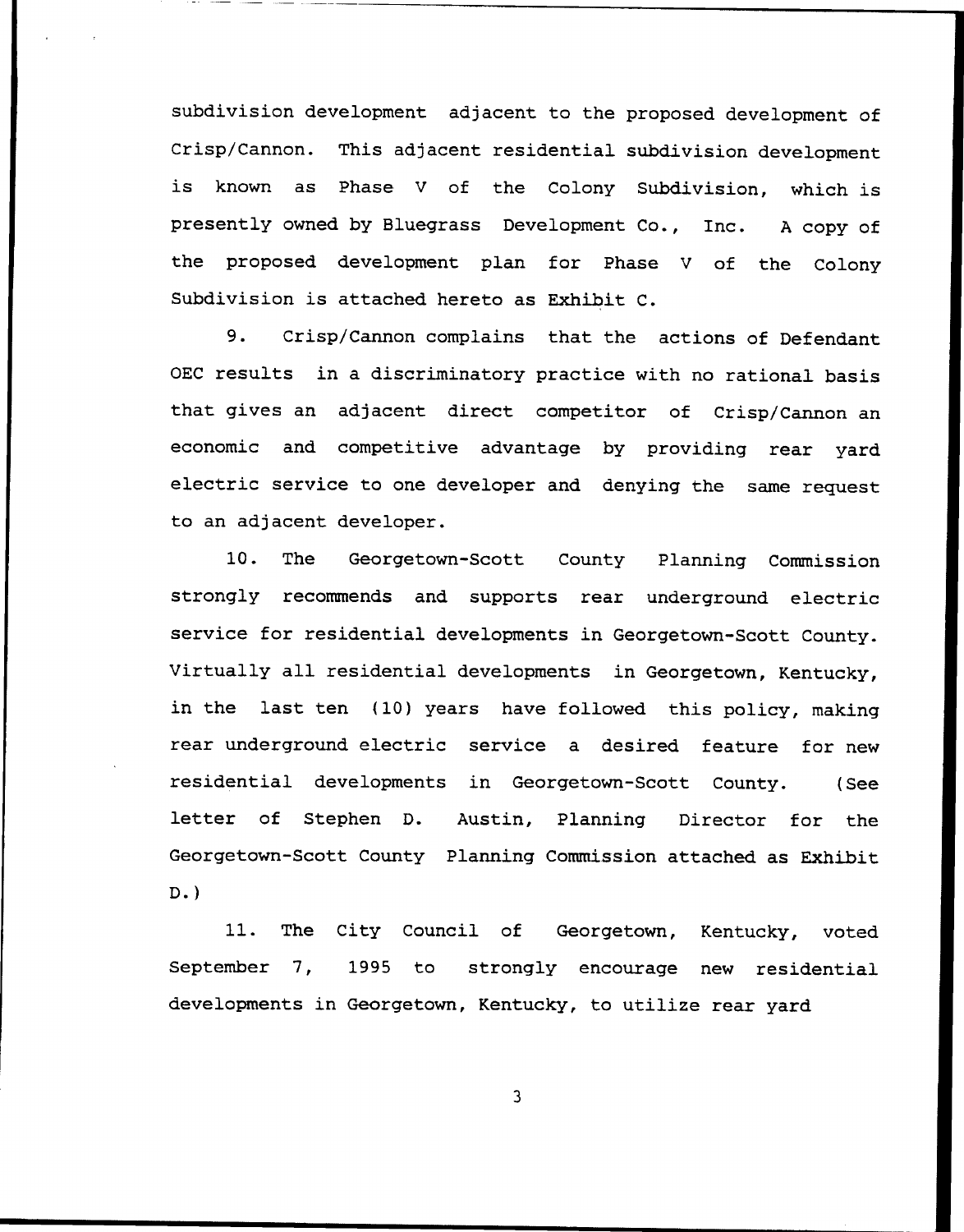electric service in an effort to encourage safer, more aesthetic developments in Georgetown, Kentucky. (See a copy of a letter of Nayor Warren Powers of the City of Georgetown dated September 8, 1995, which is attached as Exhibit E.)

13. Kentucky Utilities Company has indicated a willingness to serve the Crisp/Cannon project with rear yard, underground electric service, but can not presently do so due to present service provider boundaries.

14. The Kentucky Utilities Company/OEC service provider boundary line is in the immediate vicinity of the property which is the subject of this Complaint.

WHEREFORE, Complainant, Crisp/Cannon Development Co., Inc., prays for relief as follows:

1. That the Public Service Commission require Defendant, Owen Electric Cooperative, Inc. to install underground rear yard service on Plaintiff's residential development referenced above.

2. In the alternative, if Owen Electric Cooperative, INc. refuses or does not agree to install rear underground electric service for Plaintiff's development, that the Public Service Commission adjust the service provider boundaries to turn the affected areas over to Kentucky Utilities which is ready, willing and able to serve the Plaintiff's development in a safe and effective manner as supported. by the City of Georgetown and the Georgetown-Scott County Planning Commission.

 $\boldsymbol{A}$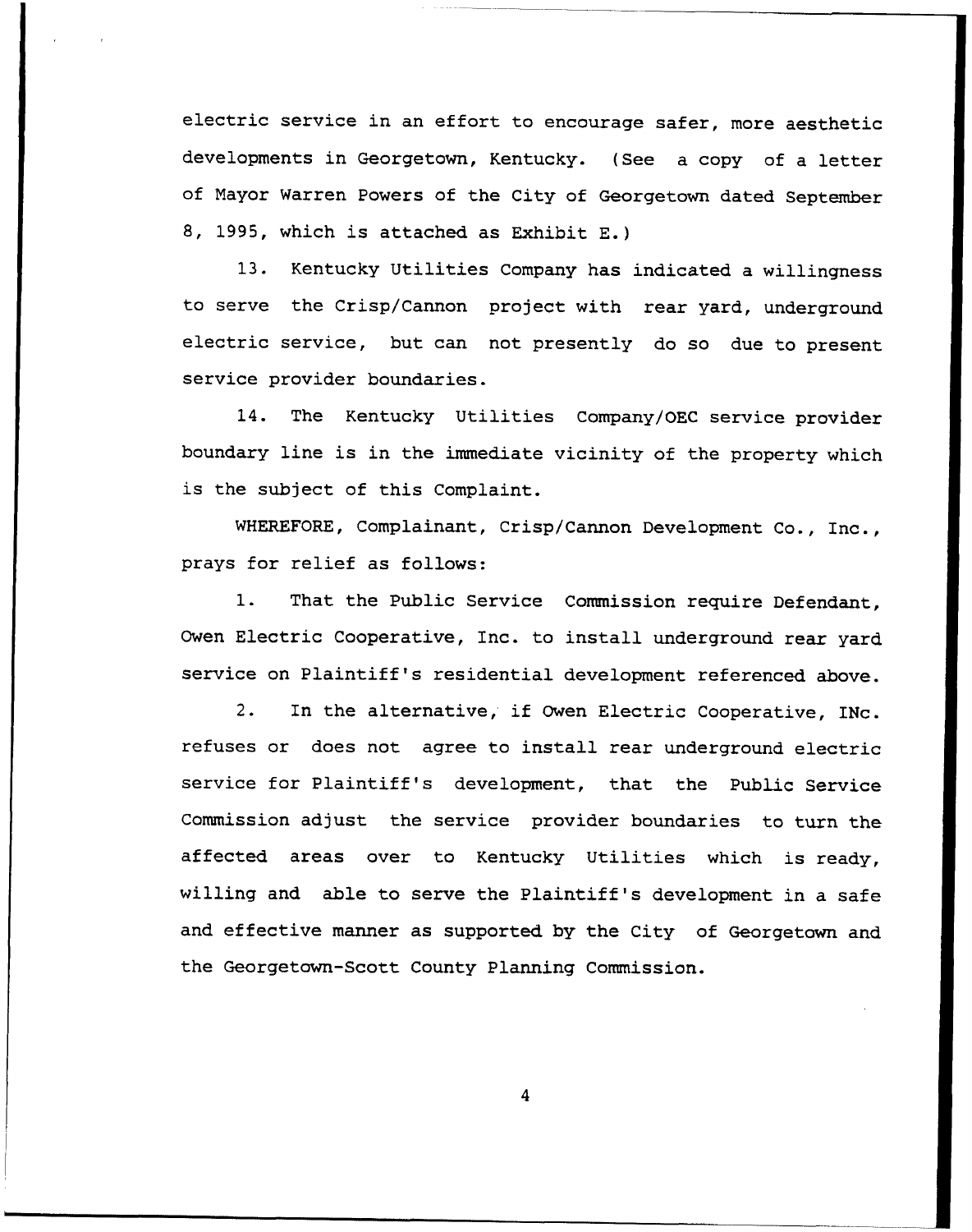Respectfully submitted,

CANTRILL AND SIMMS

HAROLD F. **THMMS** 121 South/Hamilton Street Georgetown, Kentucky  $40324$  $(502) 863 - 6290$ ATTORNEY FOR CRISP/CANNON DEVELOPMENT CO., INC.

# VERIFICATION

The undersigned, Taylor Cannon, as Vice-President for and on behalf of Crisp/Cannon Development Co., Inc., states that the facts set forth herein are true and correct to the best of his knowledge and belief.

CRISP/CANNON DEVELOPMENT CO., INC.

 $\mathcal{C}_c$ BY:

TAYLOR CANNON TITLE: Secretary/Treasurer

COMNONWEALTH OF KENTUCKY

County of Scott

Subscribed, sworn and acknowledged before me, a Notary Public, by Taylor Cannon as Secretary/Treasurer of Crisp/Cannon Development Co., Inc., a Kentucky corporation, this  $\frac{1}{2}$  day of October, 1995.

**ARY PUBLIC** /

My Commission Expires:  $5-/2-98$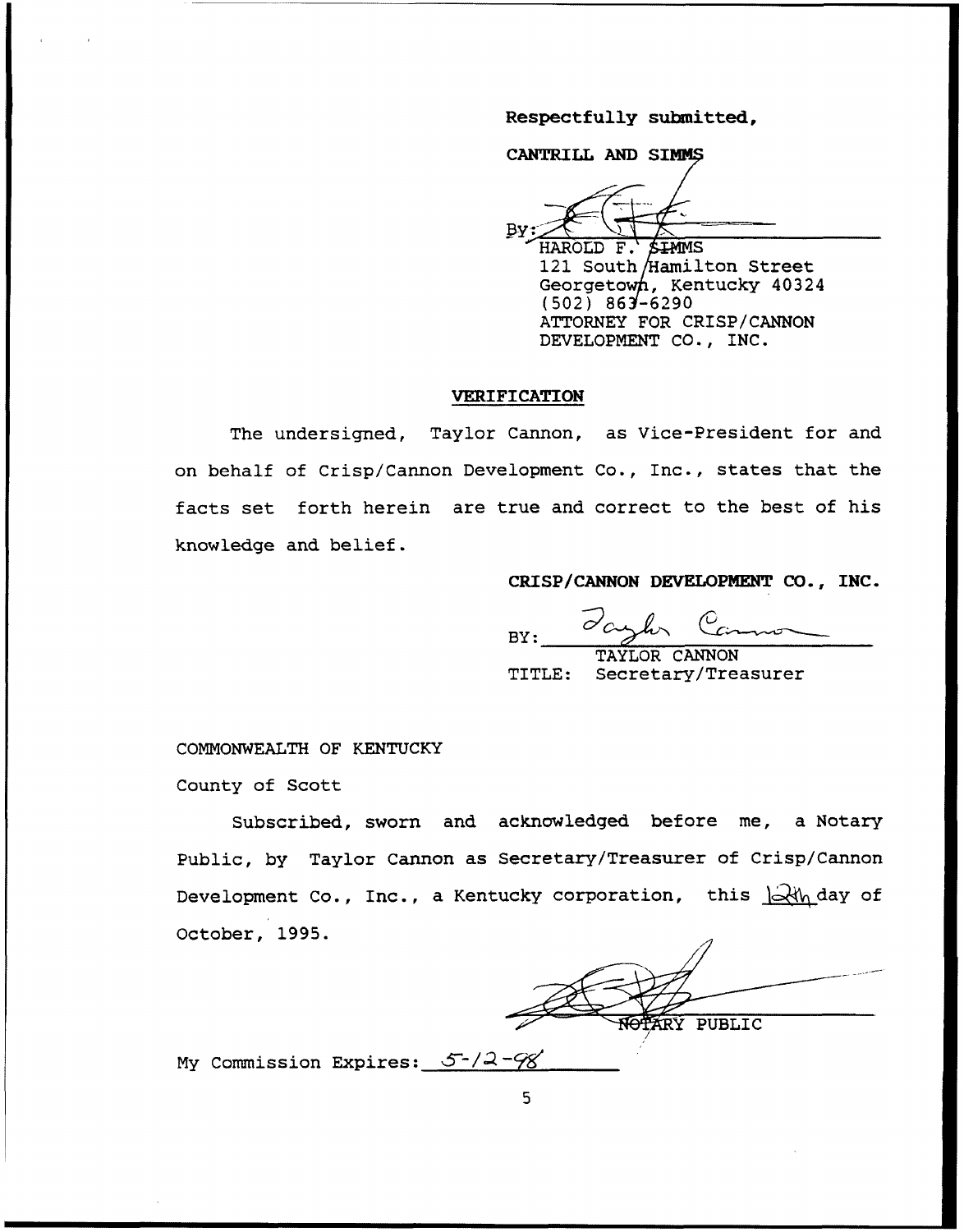n<br>Maritim الأرزان

#### **FIRERBY ESTATES**

All that tract or parcel of land situated on the west side of Kentucky State Route 32 (also known as Long Lick Pike) approximately 1 mile from the intersection of US 25 and State Route 32 and located in Scott County, Kentucky, and being more particularly described and bounded as follows, towit:

Beginning at an iron pin in the westerly right-ofway line of KY State Route 32, said iron pin being a common corner to Crisp/Cannon Development Co., Inc. and Cornerstone Christian Church, Inc.; thence with the line of Cornerstone Christian Church, Inc. for three (3) calls, <sup>S</sup> 37-33-33 <sup>W</sup> 729.86' to an iron pin, N 54-44-08 W 52.45' to an iron pin,  $S$  35-15-52 W 390.00' to an iron pin, said iron pin being a common corner to Crisp/Cannon Development Co., Inc., Cornerstone Christian Church, Inc. and Charles T. and Bobbie Jean Bevins; thence with the line of Bevins for seven (7) calls,  $N$  54-44-32 W 107.25' to an iron pin, <sup>S</sup> 35-12-54 <sup>W</sup> 493.58'to an iron pin, <sup>S</sup> 43-51- 44 W 362.17' to an iron pin, S 43-59-06 W 21.35' to an iron pin,  $S$  68-04-56 W 42.60' to an iron pin, S 32-18-19 W 228.09' to an iron pin, S 28-48- $39$  W 126.00' to an iron pin, said point being near to the common corner to Crisp/Cannon Development Co., Inc., Charles T. <sup>a</sup> Bobbie Jean Bevins, and (R. Kendall and Nancy B. Brown, H. Milton and Janet W. Patton, Robert L. and Susan E. Whitney); thence with (Brown, Patton and Whitney) for eight (8) calls S  $31-18-25$  W  $256.25'$  to an iron pin, S 32-52-55 W 165.61' to an iron pin, S 16-40-09 W 28.26' to an iron pin, S 31-31-23 W 60.20' to an iron pin, S 29-18-19 W 178.04' to an iron pin, S 84-07-36 W 31.83' to an iron pin, S 05-19-01 E 84.90' to an iron pin, N 78-43-05 W 22.64' to an iron pin, said iron pin being near the common corner of Crisp/Cannon Development  $Co.$ , Inc., (Brown, Patton and Whitney), and Howard O. Wiles; thence with Wiles for two (2) cally, <sup>N</sup> 41-43-24 <sup>W</sup> 551.21' to an iron pin, N 41-59-24 W 72.37' to an iron pin, said iron pin being a common corner to Crisp/Cannon Development Co., Inc., Howard O. Wiles, and (Wade W. <sup>6</sup> Norma J. Glass, Alfred B. Glass); thence with Glass for thirty-two  $(32)$ calls, N 87-58-46 E 39.14' to an iron pin, S 41-59-24 E 12.50' to an iron pin, N 10-52-16 E 132.13' to an iron pin,  $S$  64-16-34 E 17.83' to an iron pin,  $S$  82-16-51 E 181.03' to an iron pin,  $S$ 55-13-27 E 28.77' to an iron pin, N 26-09-15 E 119.94' to an iron pin, N 59-00-57 W 23.96' to an iron-pin, N iron-pin, N 32-58-10 E 406.69' to an iron pin, N 25-50-08 E 520.06\* to an iron pin, S 65-01-00 E 71.56' to an iron. $pin, N$  25-52-19 E 132.80' to an iron pin, N



 $\mathcal{L}$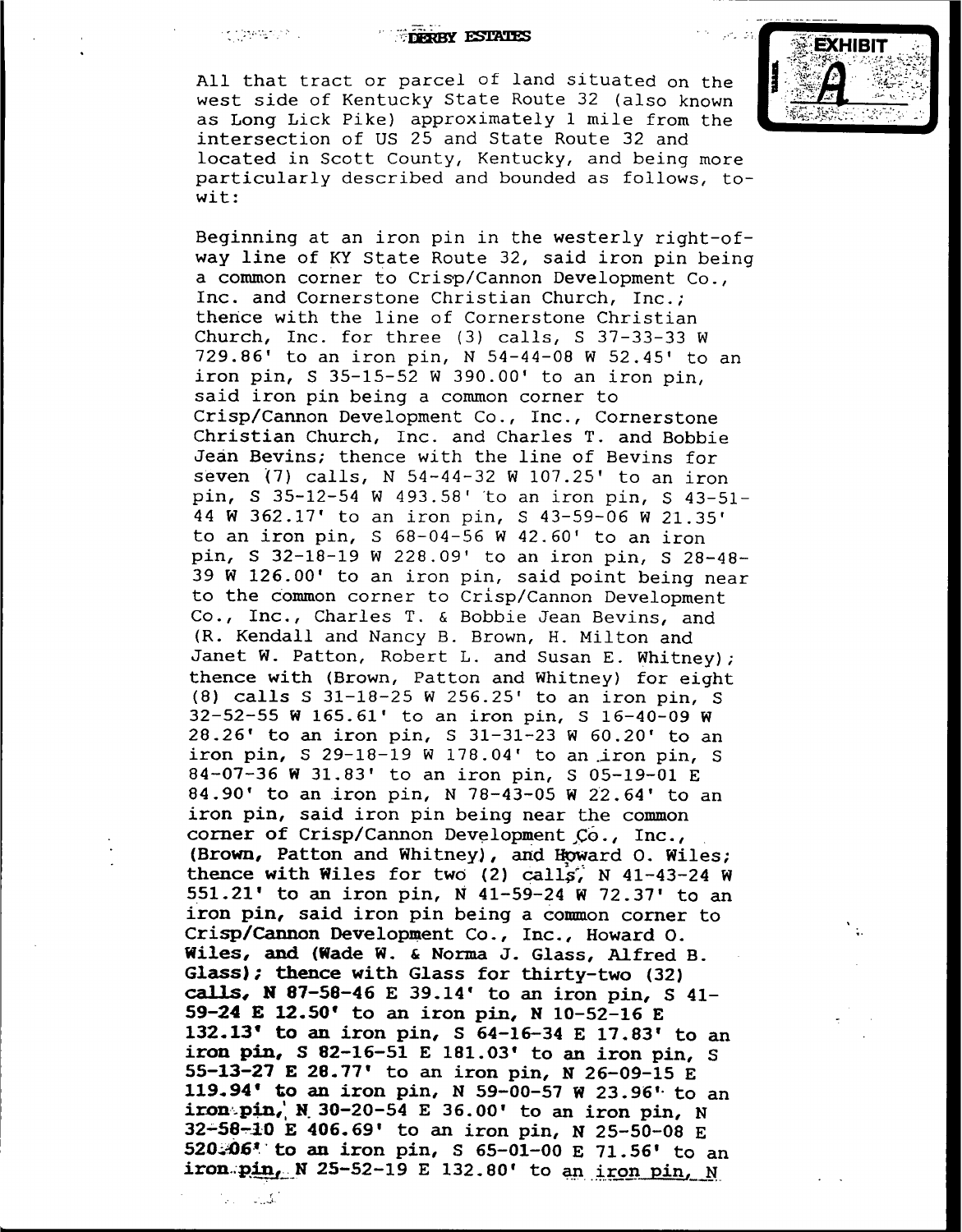$16-43-00$  E  $3.00'$  to an iron pin, S  $73-1.00$  E 5.65' to an iron pin, N 16-43-00 E 120.00' to an iron pin, S 73-17-00 E 8.92' to an iron pin, N 06-59-39 E 155.10' to an iron pin, N 76-46-51 W 43.37' along the chord of an arc with a radius of 200.00' and an arc length of 43.46' to an iron pin, N 19-26-40 E 154.62' to an iron pin, S 84-42-20 E 119.69' to an iron pin, S 05-17-40 W 18.28' to an iron pin,  $S$  84-42-20 E 120.00' to an iron pin, N 05-17-40 E 79.64' to an iron pin, N 61-47-35 E 101.80' to an iron pin, N 43-38-23 E 94.76' to an iron pin,  $N$  36-40-21 E 38.01' to an iron pin, N 45-20-16 E 371.54' to an iron pin, N 40-22-32 E 154.31' to an iron pin, N 31-08-41 E 31.80' to an iron pin,  $S$  58-51-19 E 50.06' to an iron pin, N 31-08-41 E 230.80' to an iron pin, said iron pin being a common corner to Crisp/Cannon Development Co., Inc., Glass and the right-of-way of Kentucky Route 32 (Long Lick Pike), thence with<br>the right-of-way of Kentucky Route 32 for three calls (3) to the point of beginning, S 57-11-55 E 169.20' to an iron pin, S 50-19-02 E 138.27' to an iron pin,  $S$  49-02-13 E 226.04' to an iron pin being the point of beginning, containing 36.89 acres and being subject to all easements both public and private.

Being the same property conveyed to CRISP/CANNON DEVELOPMENT COMPANY, INC. by deed dated March 17, 1995 and recorded in Deed Book 210, Page 380, in<br>the OFfice of the Scott County Clerk.

th<sub>an</sub>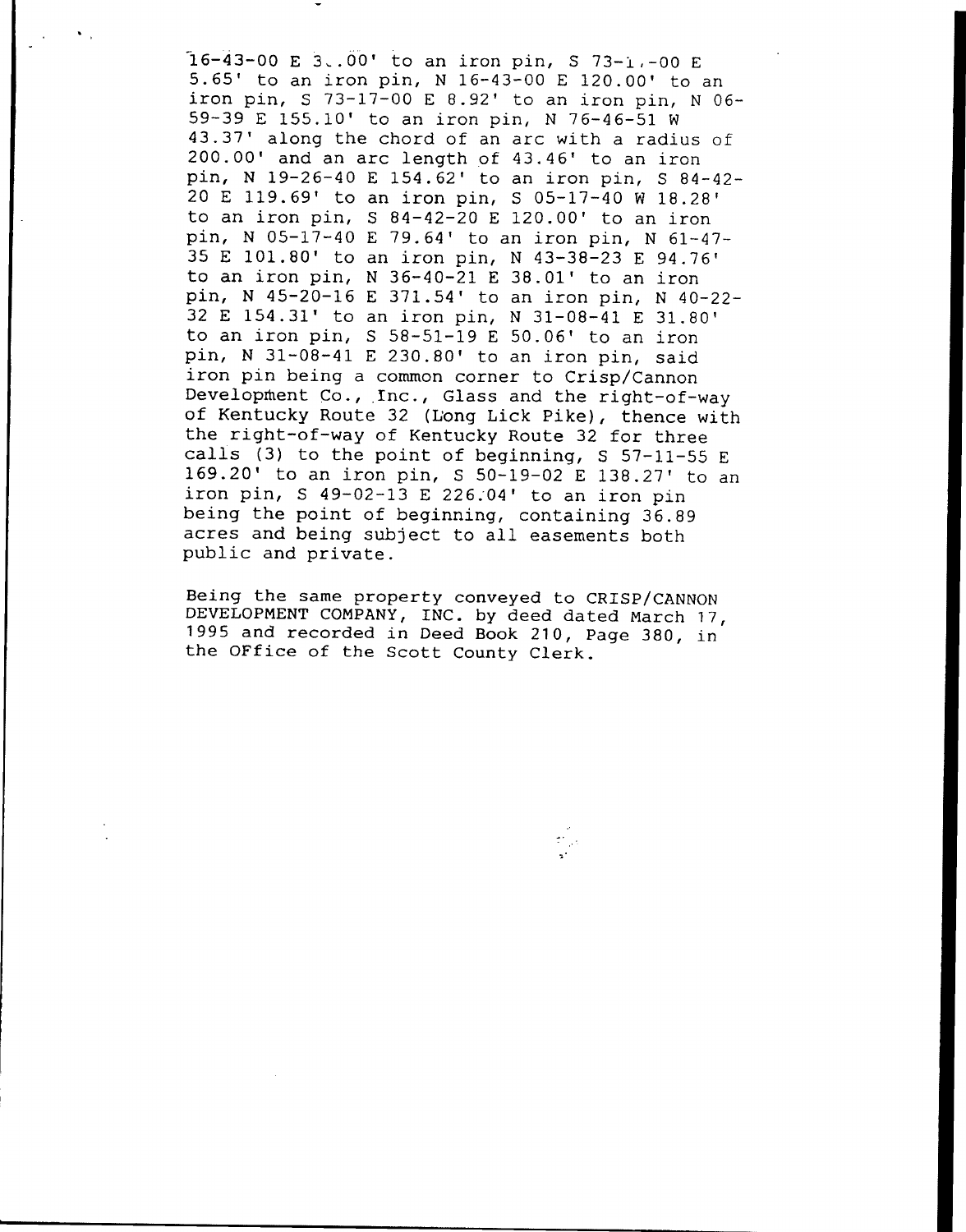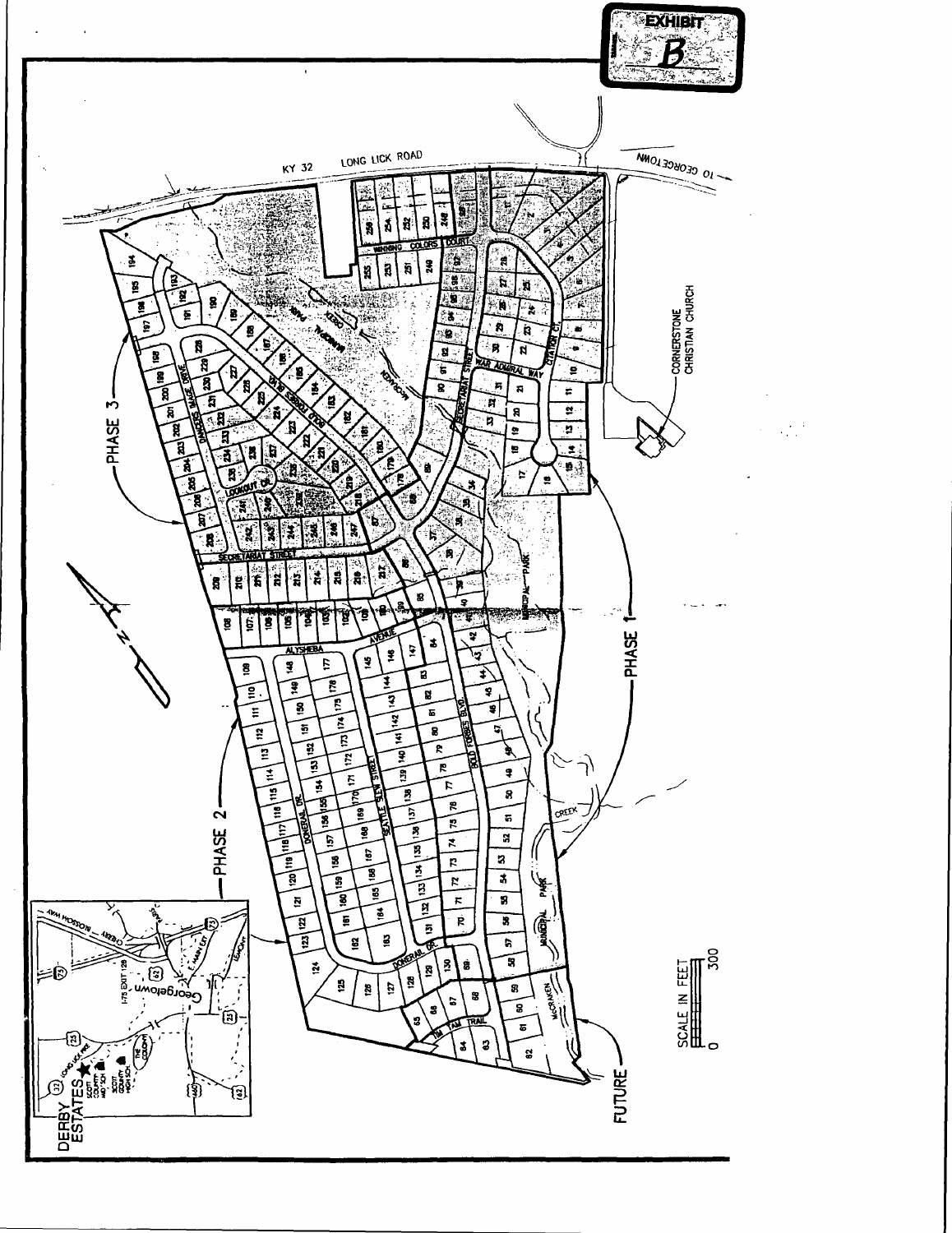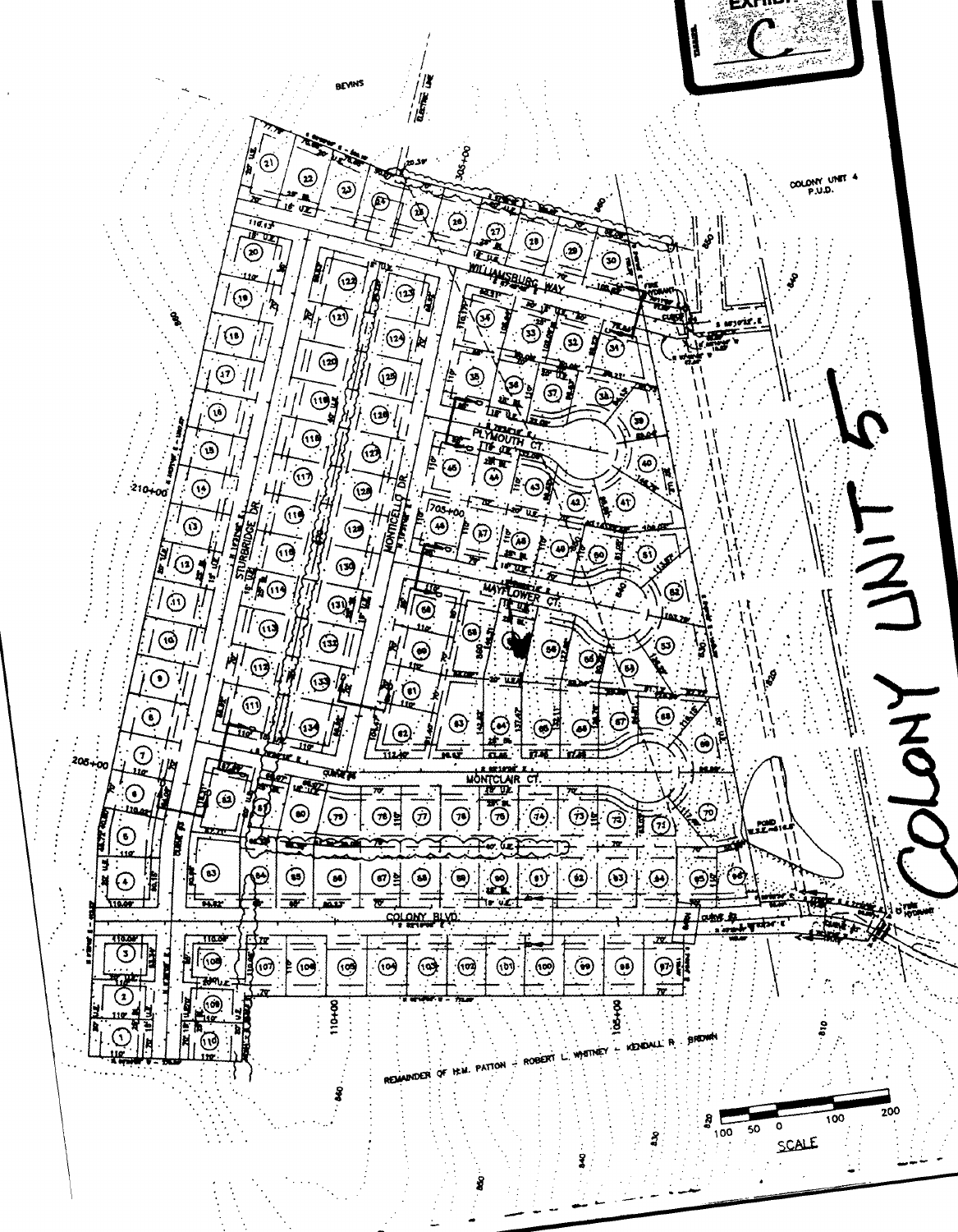Georgetown - Scott County Planning Commission 101 E. Main Street Georgetown, Kentucky 40324 (502) 867-3701 (502) 863-7852 Fax



STEPHEN D. AUSTIN PLANNING DIRECTOR

September 6, 1995

# RE: DERBY ESTATES

To Whom It May Concern:

Please accept this letter in regard to the electric utility service to the above subdivision in Georgetown. Mr. Harold Simms, as counsel to the developers of the subdivision, has requested that I clarify for the record the Georgetown-Scott County Planning Commission's position on electric utility service. Specifically, there is no planning requirements or common sense reason that one development, The Colonial Gardens in The Colony, be provided underground rear yard service by Owen County RECC and yet another adjacent development, Derby Estates, be denied underground rear yard service by Owen County RECC. It has been the policy of the Planning Commission to facilitate in every way possible underground rear yard electric service and our developments over the past five years bear this out, The community has responded by making Georgetown a high real estate value city, Thus, the Planning Commission will continue to strongly suggest that all new developments follow this trend.

Please feel free to contact me.

**Stephe** D. Planting Director SDA/mo

cc: Harold Simms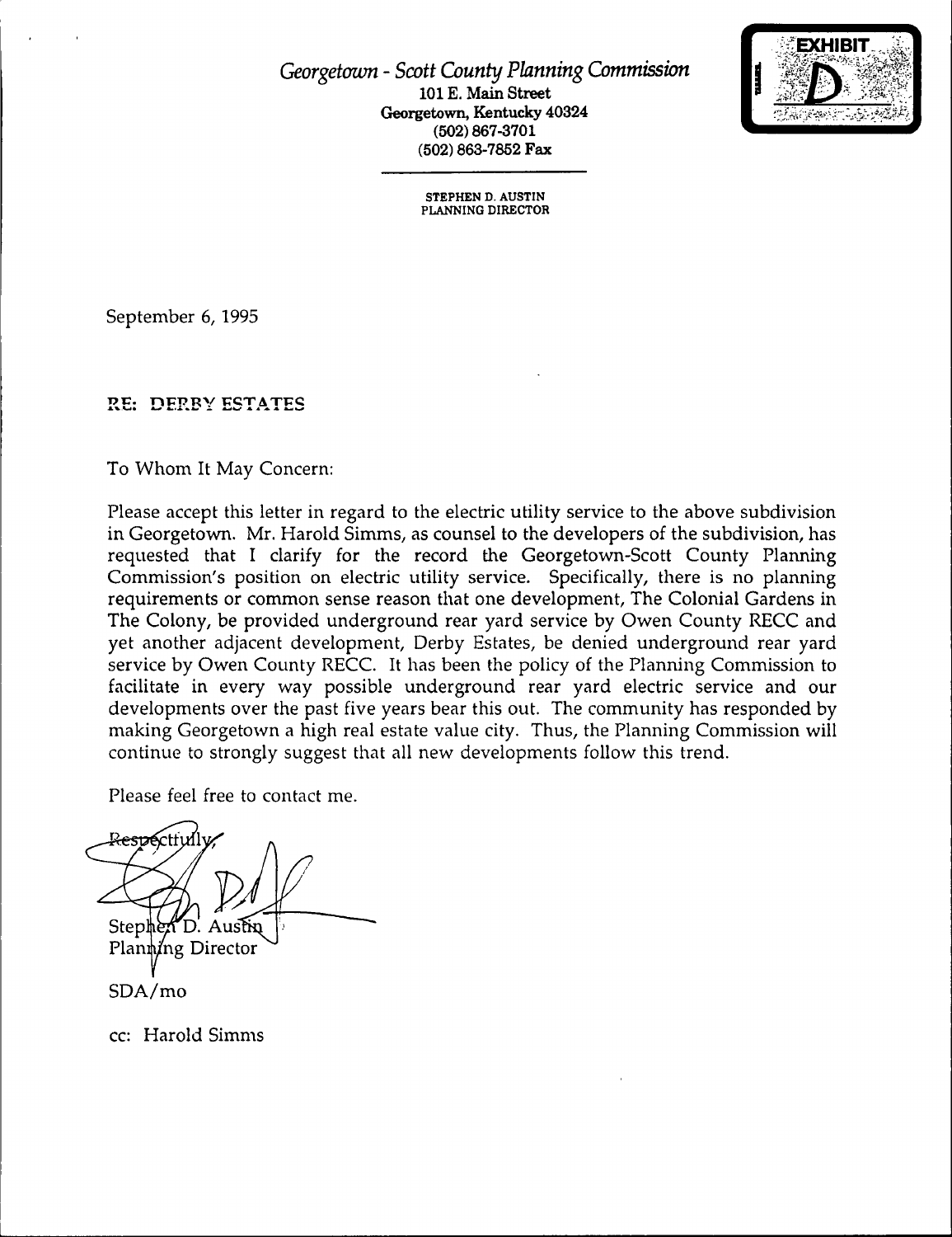# CITY OF GEORGETOWN

**COUNCIL MEMBERS** JOHN FI:Cli **DON HAWKINS** CECIL LEWIS DAVID LUSBY

 $1.11 - 1.799 - 9.011$ 

WARREN POWERS MAYOR

**COUNCIL MEMBERS TERRY MAURER** 

**SAM POLLOCK** STEVE ROBERTS BARBARA flLFORD

September 8, l995

Mr. George E. Overbey, Jr. Chairman Public Services Commission 730 Schenkel Lane P.Q. Box 615 Frankfort. KY 50602

Dear Mr. Overbey:

The City of Georgetown, Kentucky has been put under enormous pressure for growth since the coming of Toyota Motor Manufacturing. Georgetown has resisted the pressure for haphazard uncontrolled growth. We instead have opted to carefully develop our plan for the future of Georgetown. This plan includes proper placement of all zoning classifications of development (comprehensive plan) and guidelines for attractive, as well as safe neighborhoods (subdivision regulations) tor all present and future residents of Georgetown.

We have been made aware that property recently annexed into our city lies in Owen Electric Co-Op's territory. We further understand that they have a company policy that will not allow transformers to be placed in backyards.

Our feeling is that this policy is in direct conflict with our vision for Georgetown because:

- 1) Residential streets lined with transformers on both sides in the front yard would be tar from the attractive neighborhoods we envision.
- 2) Electric service alongside residential streets will create a safety hazard tor our citizens three-fold:
	- a) During construction ot houses. electric primary lines will bc in too close proximity to both gas and water lines. The opportunity for contractors installing services to simultaneously damage electric and gas or electric and water is too great. This event could set up a catastrophe for northern Georgetown.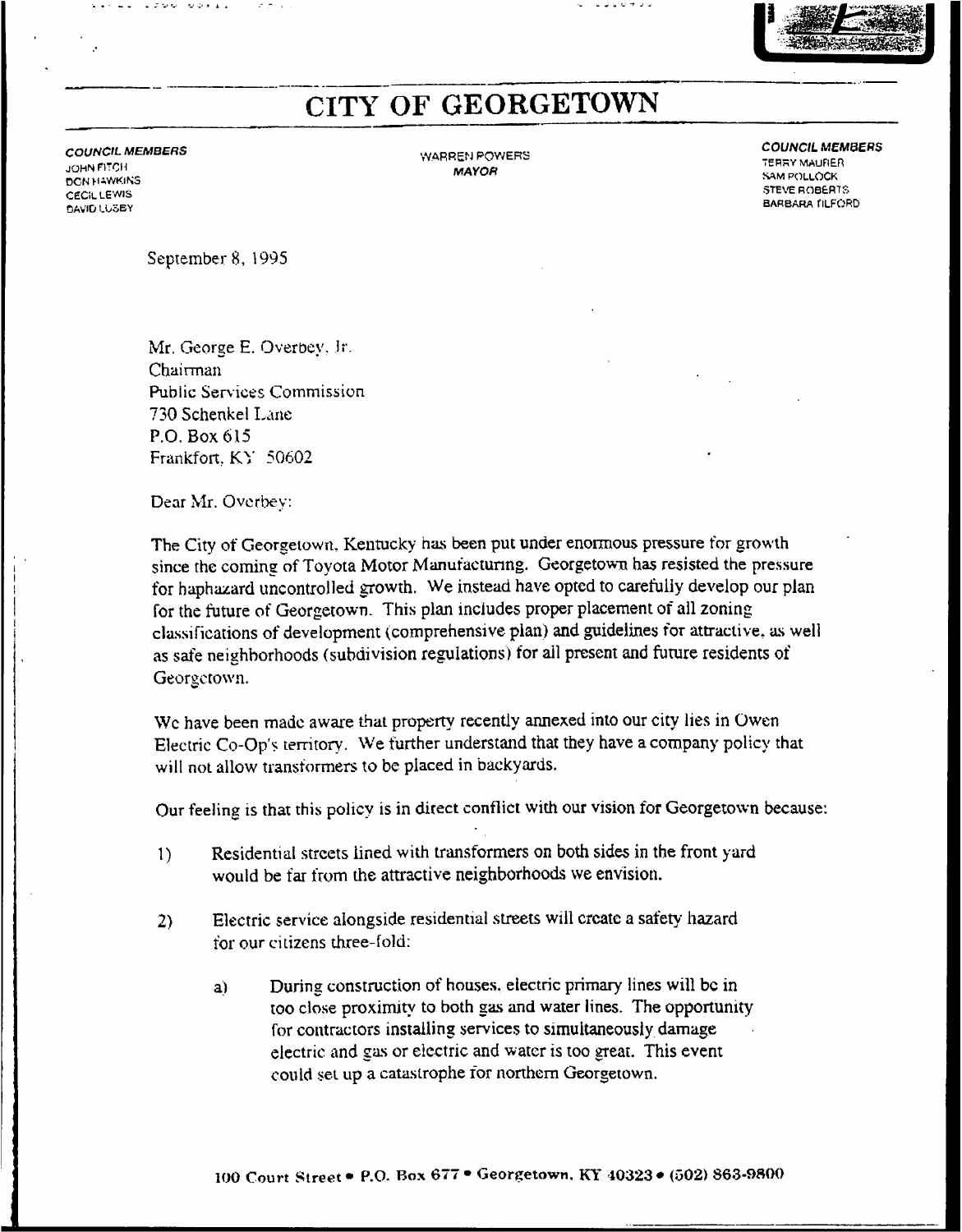Mr. George E. Overhey. Jr. September 8. 1995 page Two

 $0.172271790000144$ 

Simp)y having transformers within a few feet of busy residential  $b)$ streets isbad planning at its worst. The possibility of a traffic accident involving a transformer would bc ever present. The ramifications here include; leaking gas from one or more wrecked vehicles with electric sparks present. electrocution or a helpful bystander trying to help someone in an electrified wrecked vehicle.  $r \cdot v \cdot$ 

c} Transformers could block visibility for residents backing out of their drive-ways into oncoming traffic.

Given all these circumstances. Georgetown Citv Council feels that Owen Electric s policy is in conllict with our Citv's best interest. %e further feel this policy to be unreasonable since Kentuckv Utilities has granted developers in the Georgetown area underground. backyard service (at developers' expense) for a number of years, and we have since become aware of the fact that Owen Electric has provided rear yard service to a developer in the immediate area. Harrison RECC. <sup>v</sup> ho also provides service to areas of Georgetown. has oftered rear yard service to area developers.

Georgetown City Council, by vote September 7, 1995, requests the Public Services Commission take the following actions whenever they are asked to act on rear yard service within Georgetown's urban service boundary.

- 1} Require Owen Electric Co-Op to install underground rear yard service at their normai rate per foot.
- 2) If Owen Electric still refuses, turn the affected areas over to Kentucky IJtilities who wil) serve us in a safe and attractive manner.

Many thanks for vour consideration and cooperation in this matter.

Best regards; Pawers

Warren Powers Mayor

WP/tk